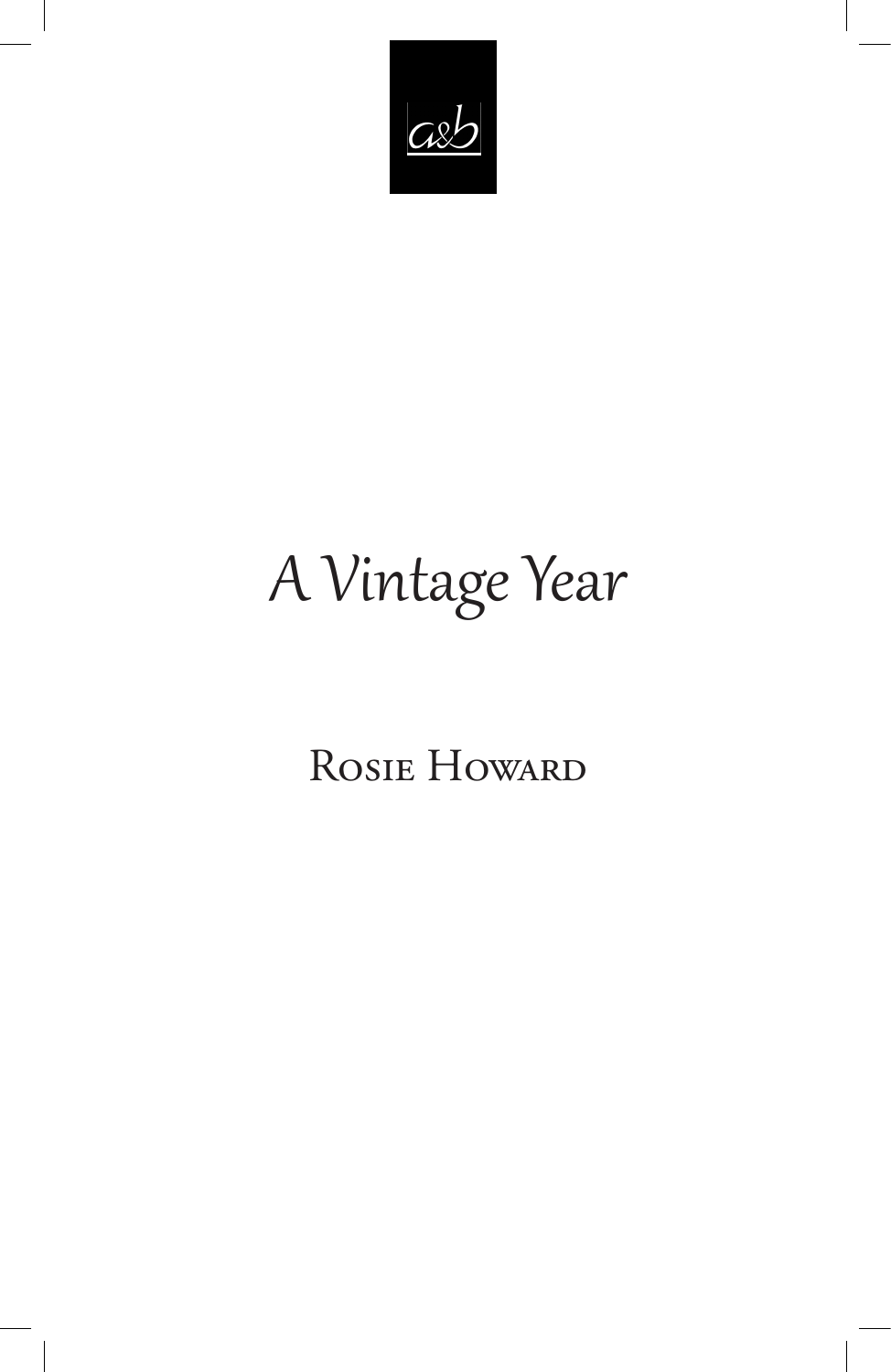Allison & Busby Limited 11 Wardour Mews London W1F 8AN *allisonandbusby.com*

First published in Great Britain by Allison & Busby in 2019.

Copyright © 2019 by Rosie Howard

The moral right of the author is hereby asserted in accordance with the Copyright, Designs and Patents Act 1988.

> *All characters and events in this publication, other than those clearly in the public domain, are fictitious and any resemblance to actual persons, living or dead, is purely coincidental.*

All rights reserved. No part of this publication may be reproduced, stored in a retrieval system, or transmitted, in any form or by any means without the prior written permission of the publisher, nor be otherwise circulated in any form of binding or cover other than that in which it is published and without a similar condition being imposed on the subsequent buyer.

> A CIP catalogue record for this book is available from the British Library.

> > First Edition

## ISBN 978-0-7490-2227-3

Typeset in 11/16 pt Sabon by Allison & Busby Ltd.

The paper used for this Allison & Busby publication has been produced from trees that have been legally sourced from well-managed and credibly certified forests.

> Printed and bound by CPI Group (UK) Ltd, Croydon, CR0 4YY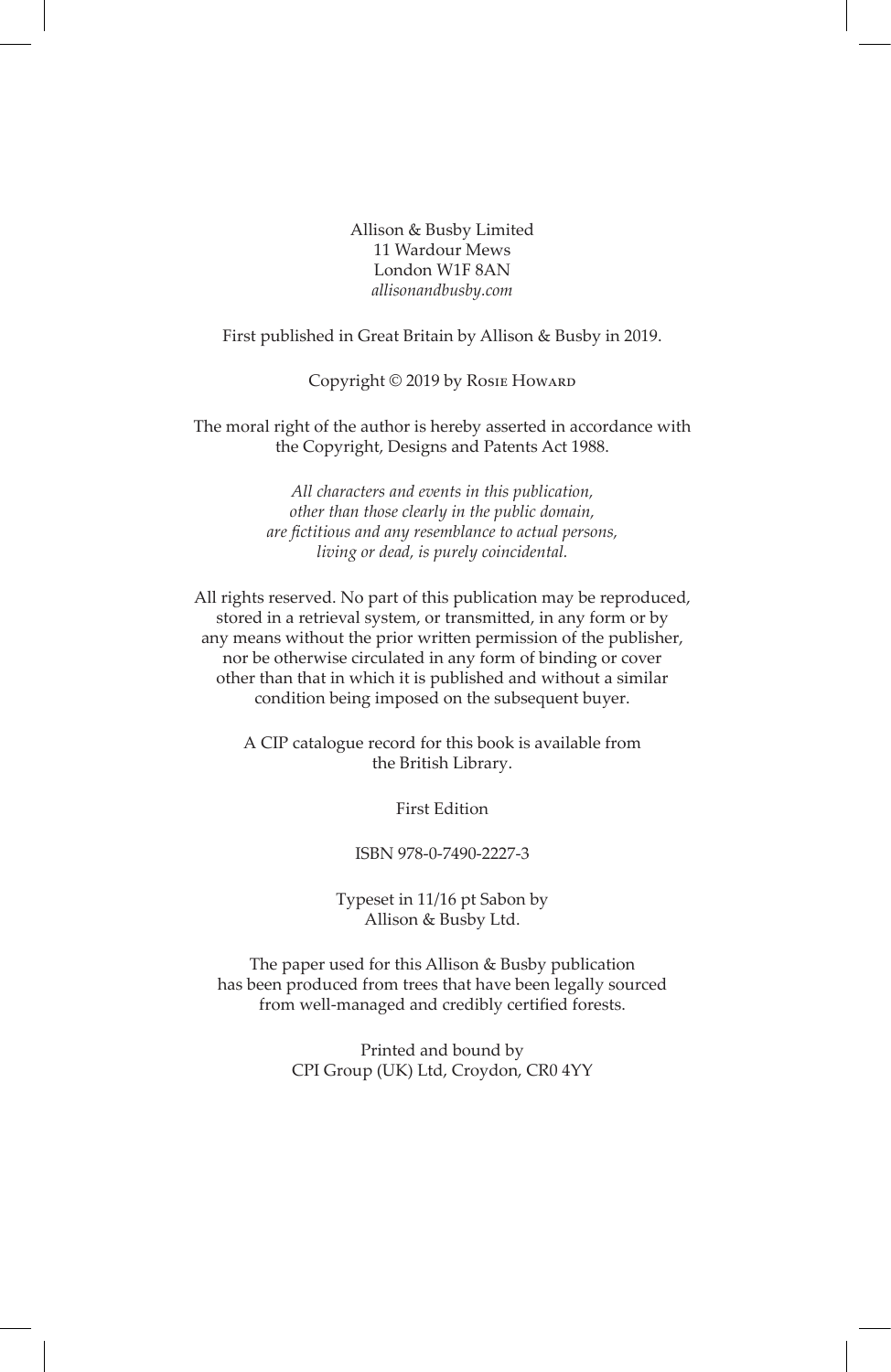## CHAPTER ONE

There was barely a breeze ruffling the leaves of the trees in the graveyard as Bella drifted serenely up the path on her father's arm. The only sound was the whispering of the heavy duchess satin dress, not pure white, but a more flattering silvery, oyster hue. The simple draped neckline set off her lightly tanned shoulders before narrowing to a sheath of fabric, clinging to her slim body and then pooling into a short, elegant train. She held a hand-tied bouquet of white lilies with trailing jasmine and three fully opened, pale-pink roses, each petal touched with a blush of peach. Her thick, unruly brown hair was behaving immaculately for once, curled and pinned high, with ringlets dropping to emphasise her long neck. Her green eyes danced as she smiled at her father, just like she always had – that sideways, cheeky grin that made him laugh.

The cloudless summer sky was as blue as her lover's eyes and – for a moment – she was struck by the notion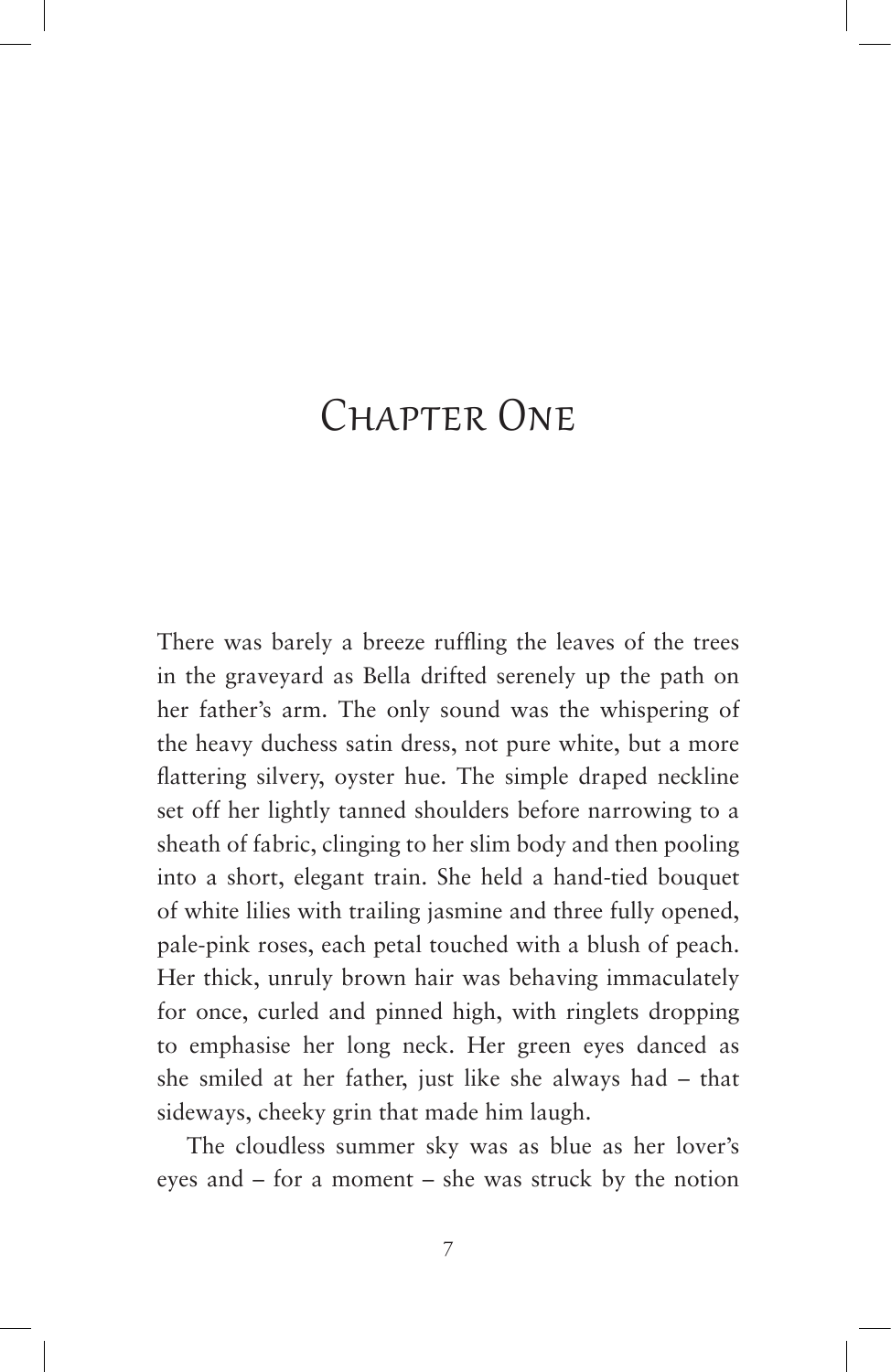that, in the silence, the little church they were approaching was empty. Her heart did a flip of anxiety. But it wasn't, of course. A trickle of organ music drifted to her ears and the languid hum of conversation, like a contented hive of bees, grew louder as they arrived at the church door.

With a nod to the vicar, and a tremulous squeeze of her father's arm, she straightened and waited. The opening strains of the 'Arrival of the Queen of Sheba' rang out and they stepped forward into the church.

Smiling faces either side of her: her best friend Maddy laughing at herself because she was already crying and fumbling for a tissue; her mother, looking appraisingly at the dress, checking the final tiny adjustments she had made earlier, before giving a nod of satisfaction; her Bespoke Consortium friends from the farmhouse artisan collective, all in a group, grinning and giving her the thumbs up; her mother-in-law Caroline, the spitting image of Camilla Parker-Bowles in her jauntily slanted hat and duck-egg blue dress-coat ensemble. And there was her father-in-law giving her a reassuring nod as he wiped the sweat from his upper lip with a silk handkerchief. Handsome, glowering Lord Havenbury – Zach – was there too, with his latest girlfriend in a huge hat and a navy striped dress and coat. Bella couldn't tell whether she had met her before or not. They were all so alike: blonde, slim, accomplished . . . with names like 'The Honourable Arabella something or other . . .' 'Posh totties', Charlie called them. Local GP Simon, his lovely teacher wife Genny, Maddy's partner Ben, Patrick and Helen from the Havenbury Arms. They were all here. All of them. For her and her husband-to-be.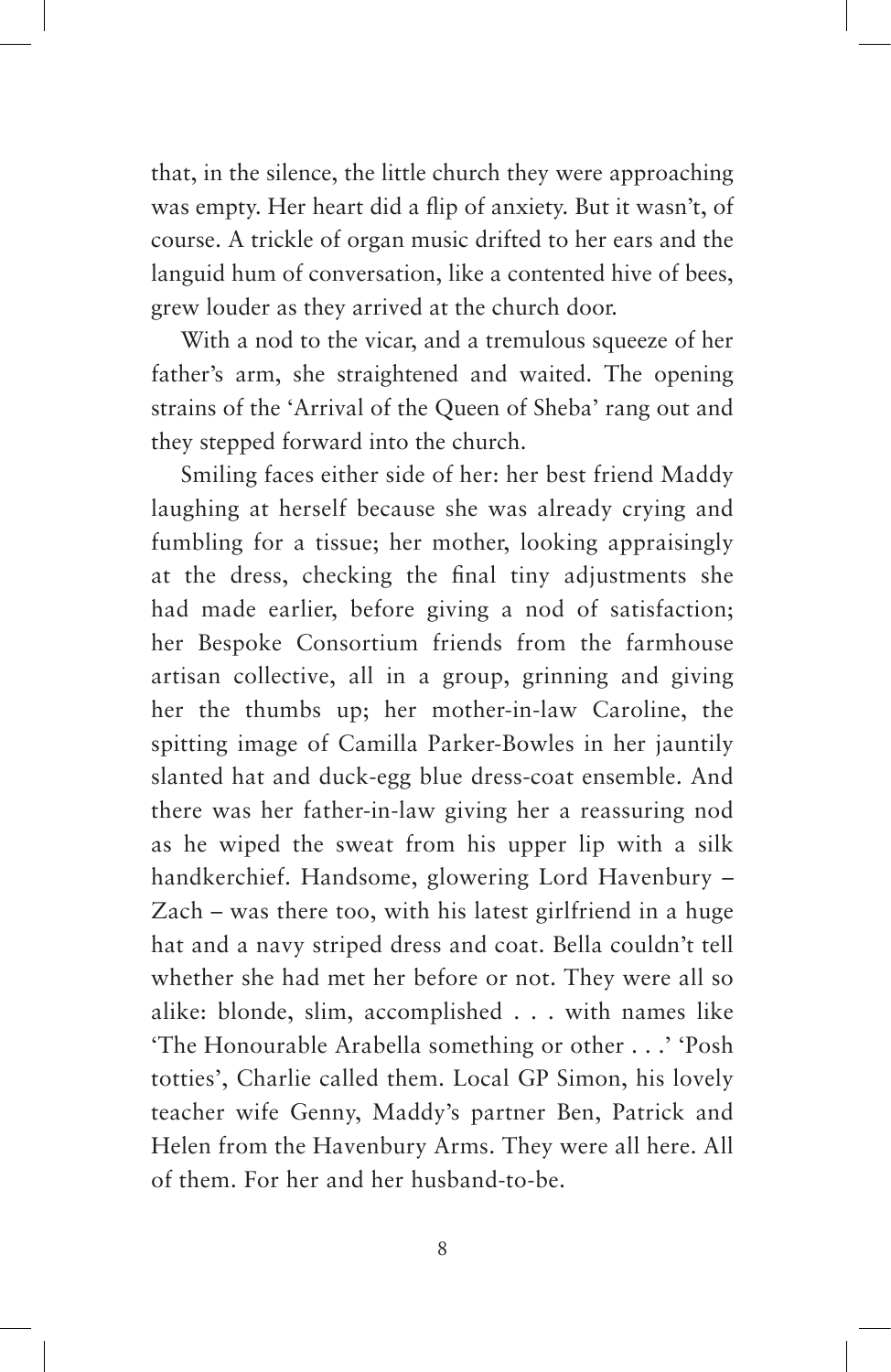The sun slanted through the stained-glass windows, throwing coloured shadows onto the cool, stone floor. The musty, damp odour of the church, mingling with all the perfumes, the aftershaves of the guests in a heady, intoxicating mix . . . the organist stumbling slightly over the more difficult bits, making people smirk and duck their heads. The flowers tumbling down from the pew ends . . . more of the billowing pink roses to match the ones in her bouquet, some Petersham ribbon – goodness, the searches to get the right colour and width – tied just so, to create the relaxed effect she had been after. They looked perfect.

Everything was perfect.

Content at last, Bella looked straight ahead and there, broad-shouldered in his morning coat, standing next to his best man Ben, was Charlie. He was a little taller than his friend, his curly black hair contrasting with Ben's light brown. They had both gone to the barber the day before, revealing a touchingly pale stripe of untanned skin at the backs of their necks. He leant towards Ben and said something. Ben laughed and patted his pocket. The ring.

At the exact moment Bella arrived at his side, Charlie turned, smiled and took her hands in his own.

Suddenly, they were alone. She stood, gazing into his eyes steadily. They repeated the words as if in a trance, quietly, intimately, pledging their troth, for richer, for poorer, in sickness and in health, and then a strange litany of words she definitely didn't remember from the rehearsals. '*Carpe diem . . . Modus operandi . . . Caveat emptor . . . Draco Dormiens Nunquam Titillandus* . *. .*' she repeated obediently into the echoing silence of the empty church, and then – at last – Charlie leant slowly in for a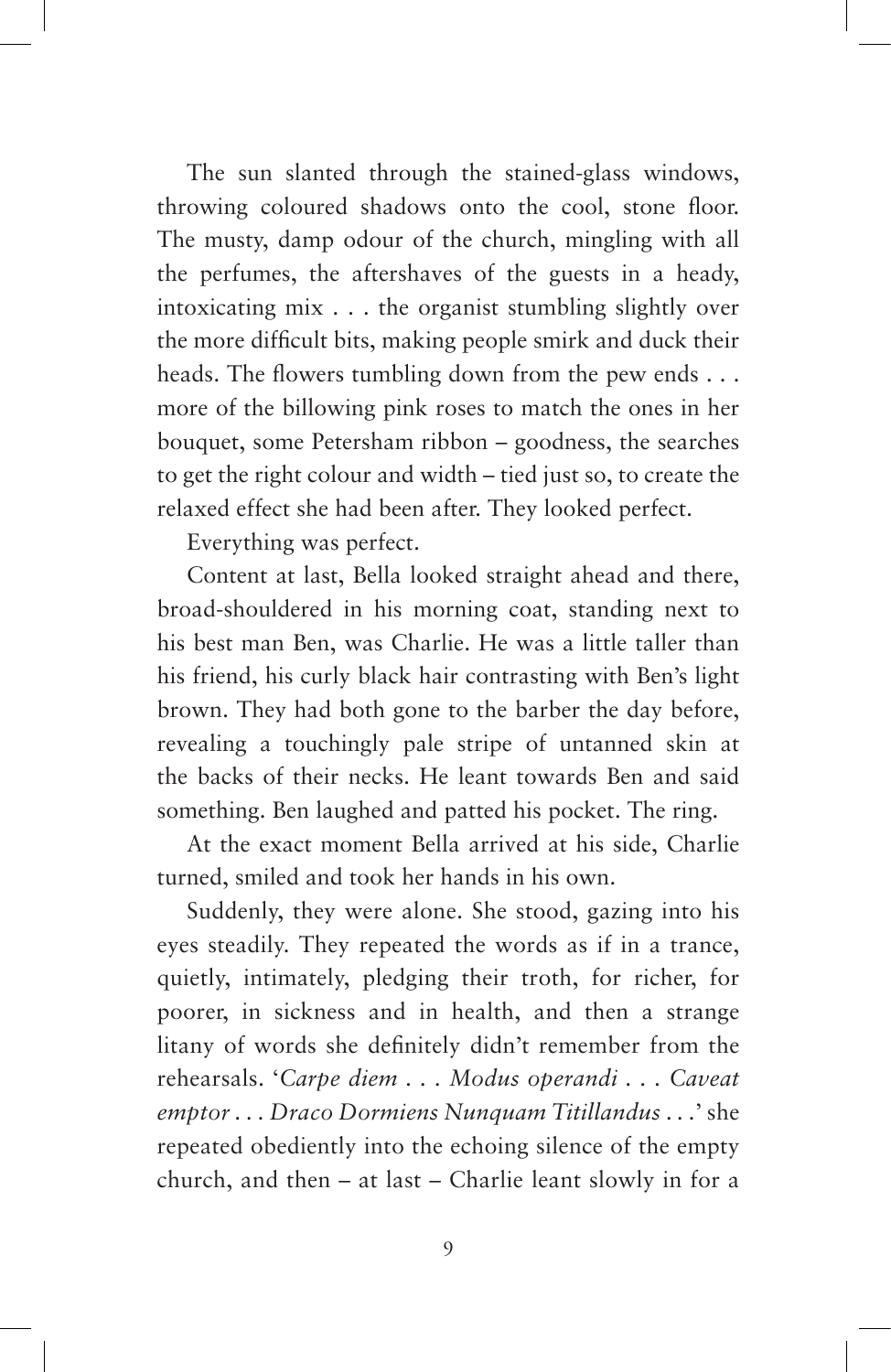kiss, his sky-blue eyes on hers, his body pressing heavily against her own, crushing her a little. Her eyelids fluttered closed, she leant forward, her head tilted back and then . . . he licked her, starting at her chin and finishing at her forehead, depositing copious, breath-blocking saliva in both of her nostrils en route.

Spluttering, her eyes flew open and she saw not her husband's face, but a pair of deep-brown eyes, surrounded by shiny black hair. They gazed down at her lovingly, as their owner contemplated the potential benefits of further tonguage. Instead, seeing her darling mistress was awake at last, Dolly sneezed with excitement, adding a fine spray of dog snot to Bella's already wet face.

'Thanks,' she spluttered, noticing the space beside her in the bed was already empty.

She dragged her arm out from under the black Labrador's body with difficulty and looked at her watch. It was just past seven o'clock.

'Fair enough,' she sighed, wiping her face. 'You weigh a tonne, by the way.'

Newly optimistic at developments, Dolly jumped off the bed and bounced up and down, a little too close to Ghengis Cat – Ghengis for short – who withdrew to the safety of the window sill with a look of disapproval. He had been hoping for some appreciation of his marauding the previous night, not this careless and disrespectful affront to his person. Still, it was only a matter of time before Bella saw the mangled corpses and realised how clever he had been.

The bare wooden floor was cold and unyielding, but Bella's slippers were nowhere to be seen. She threw an accusing look at Dolly but didn't pursue the matter as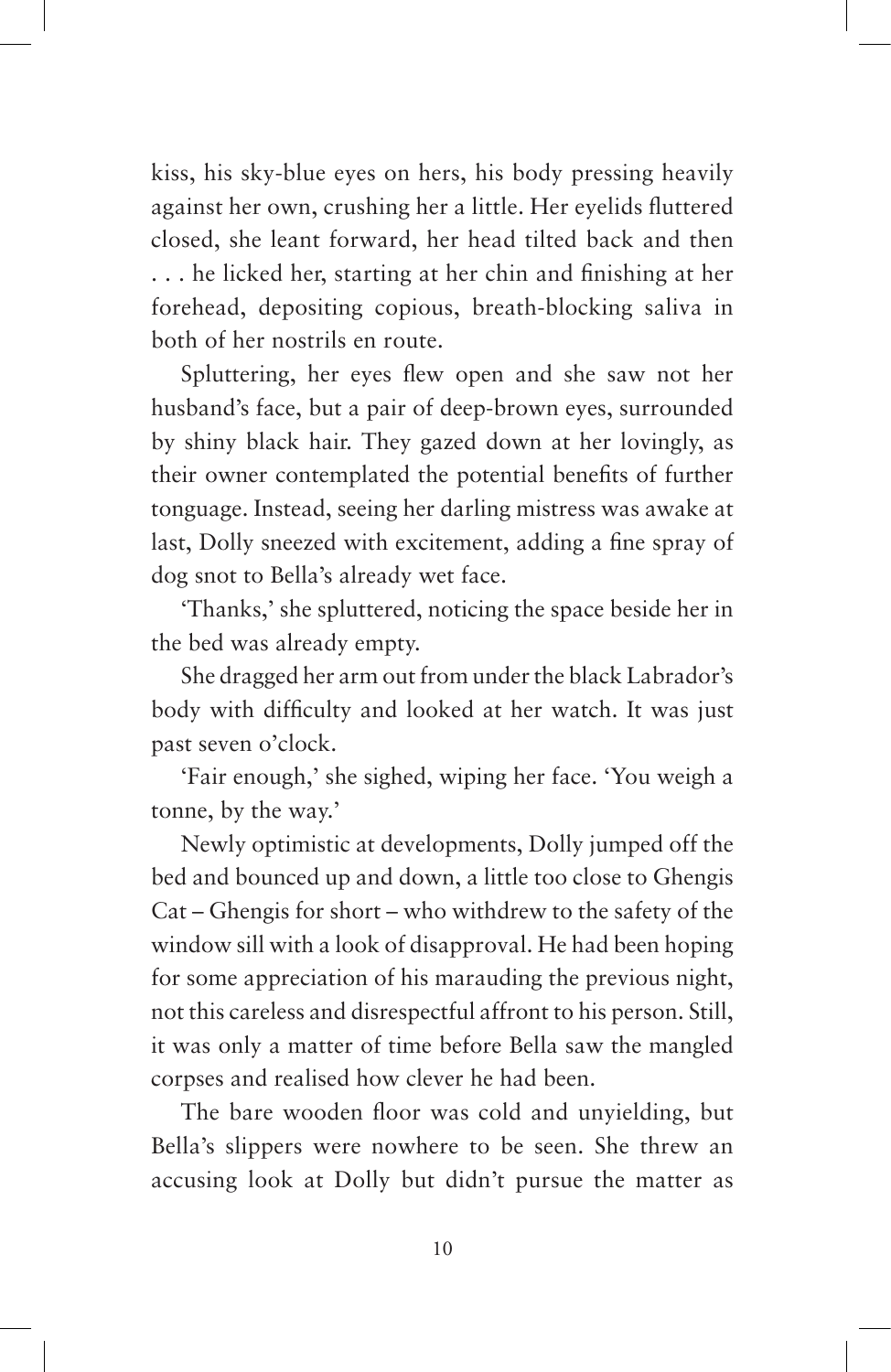she was diverted by the horror of seeing herself in the bedroom mirror.

'Cripes,' she muttered, 'that's bad.'

She hadn't bothered with pyjamas the previous night. It was too cold to get naked, even briefly, so she had just peeled down to her grey thermals and slept in those.

In the cold light of a February morning, it wasn't a good look. She sucked in her tummy and stood sideways. Nope. There was no hiding it. The bathroom scales had been telling her a story and she could see exactly what they meant.

'I'm voluptuous,' she told Dolly, who was now sitting on her plump, black bottom, regarding her mistress anxiously. She was deeply concerned that Bella might have lost the plot again. The plot being breakfast. Obviously. Without further delay.

'You're a bit bleeding voluptuous too, I might add. Skipping breakfast would do you no harm at all.'

Encouraged by hearing the word 'breakfast', Dolly skittered to the top of the stairs and looked behind her expectantly.

In utter frustration, she then watched her mistress disappear in to the bathroom, closing the door firmly in her face.

The shower thundered briefly, and Bella shot out again wrapped in a large towel that was no longer white and distinctly threadbare.

'God, what I wouldn't do for a bit of central heating,' she muttered, as she rifled through her drawers for clothes, shivering in her damp towel. 'Even a heated flipping towel rail would help. Who doesn't have heated towel rails nowadays? It's a basic human right, for heaven's sake.'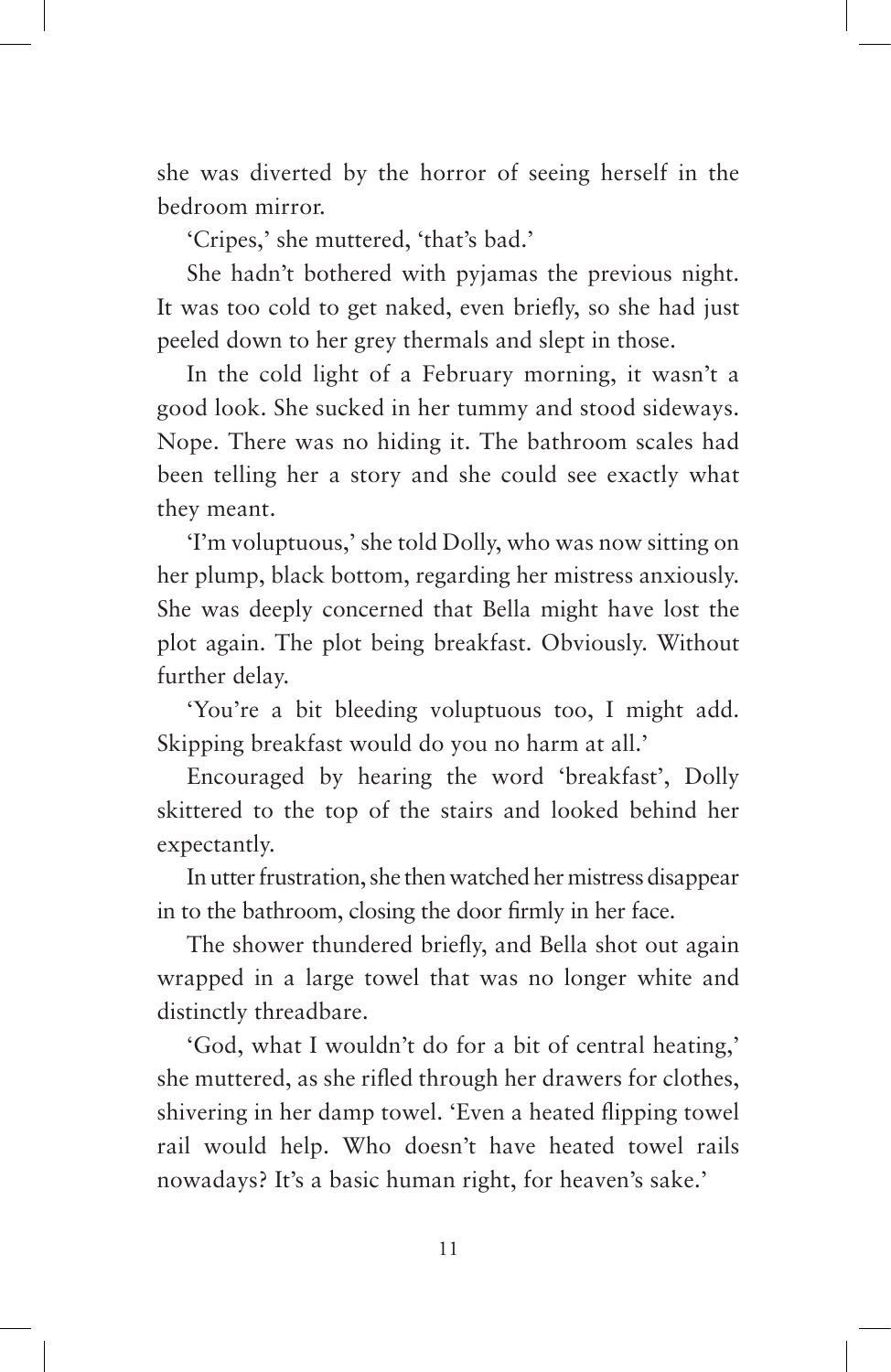She piled a motley selection of layers onto the unmade bed. Pants, bra, more thermals – these ones even more disreputable and unflattering than the ones she had removed. She looked disconsolately at a large hole that had appeared in the leggings around mid-thigh. They had given up under the strain, she thought.

Turning resolutely from the mirror, she piled on a vest, T-shirt, a cosy checked flannel shirt she had liberated from Charlie's wardrobe and topped off the whole lot with jeans, a massive blue jumper and two pairs of socks.

'Mmm, sexy,' she said, taking a last look in the mirror and blowing herself a kiss. Make-up could wait. She had no client meetings today, or even this week, so she probably wouldn't bother at all.

'Bacon sarnie?' asked Charlie, his back to her, as he heard her rattling down the stairs straight into the flag-stoned kitchen.

The low beamed room, with its scrubbed pine table and a deep Butler's sink under the window, was – because of the Rayburn where Charlie was standing – at least reasonably warm.

'Absolutely not,' said Bella. 'My body is a temple. I'm having muesli. Actually, sod it, go on then.'

He added two more rashers to the pan without comment.

'Been up long?' she asked, wrapping her arms around him and resting her head on his back.

'Couldn't sleep. Done two more rows,' he said. 'Back out straight after this.'

'It's such a lot of work for you on your own,' she said. 'At least with your dad there was two of you. Will you get them all done in time?'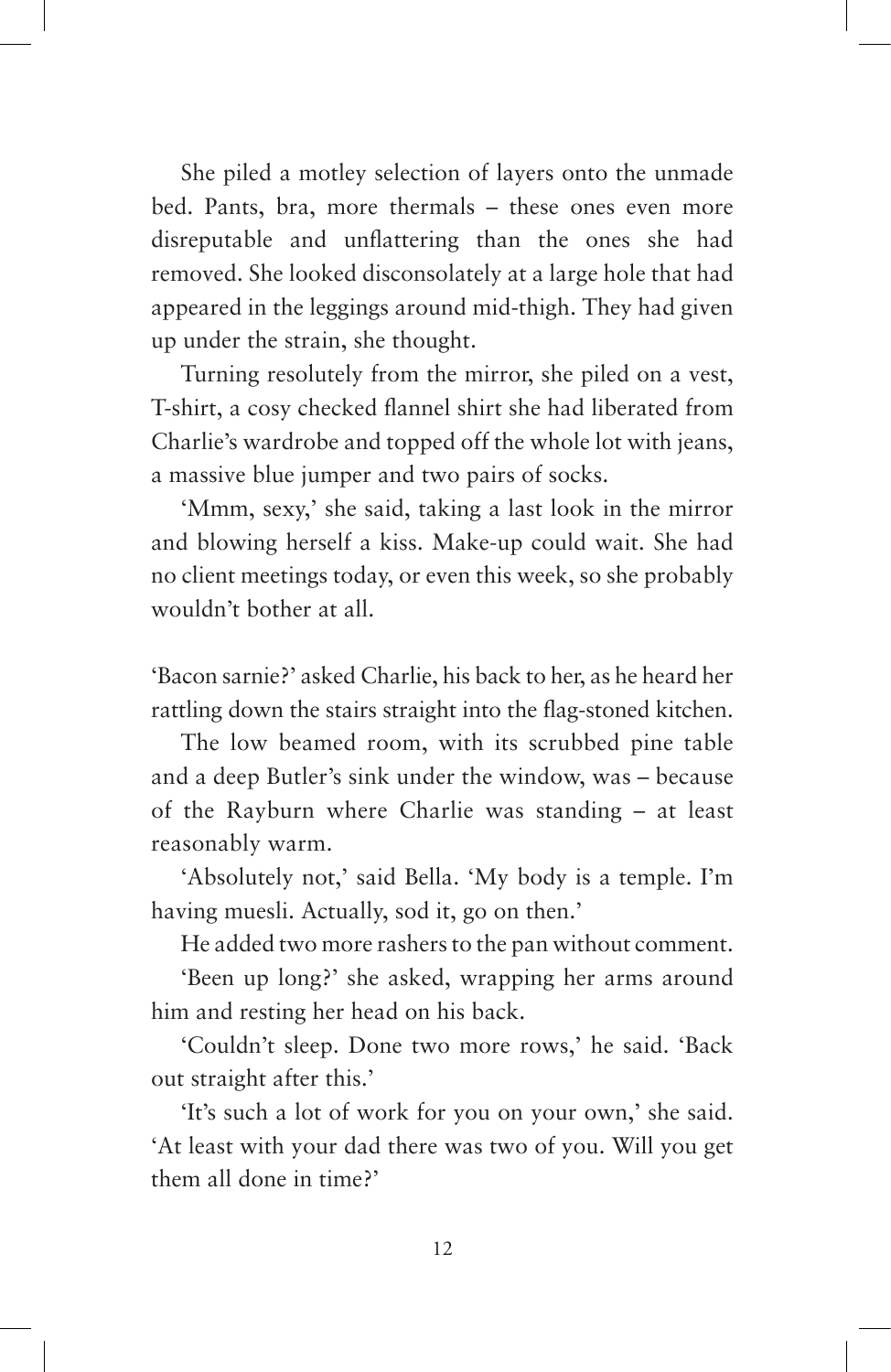'Before they blossom? Hope so. No one else does it right,' said Charlie.

'You could teach me.'

'Yeah, we tried that, remember? But you always cut the wrong shoots off and then you're not strong enough to tie them onto the wires. I'll get through it. I always do.'

'Sorry I was asleep when you got back last night,' she said, giving up on the vines.

'Don't apologise. I was pretty late. Went out for a drink with Steve and caught the last train. Full of drunks . . . including me. It was running behind schedule, as usual.'

'So, how was London?'

'Still there,' said Charlie, turning the bacon and then – with his back still to her – slicing and buttering four doorsteps of a large white loaf. 'Smelly, noisy, exhausting . . .'

'Does Morris want to list the latest vintage?'

For a moment, she thought Charlie hadn't heard her. She waited.

'I saw that Tom bloke off the telly, that you like,' he said. 'Just walking down the street, he was.'

'You didn't? Wow! Seriously? I love him . . .'

'Yeah, coming right at me, he was. Incredibly short in real life. Practically a dwarf.'

'But that's not the point,' she insisted. 'He's got charisma. The man's a giant in my eyes.'

'Well he's definitely got giant ears. You really don't get a sense of the massive ears when you see him on the screen. I was deeply struck by them. In fact, so much so, I felt compelled to bring the issue up with him.'

'You didn't!' said Bella, half laughing, half horrified.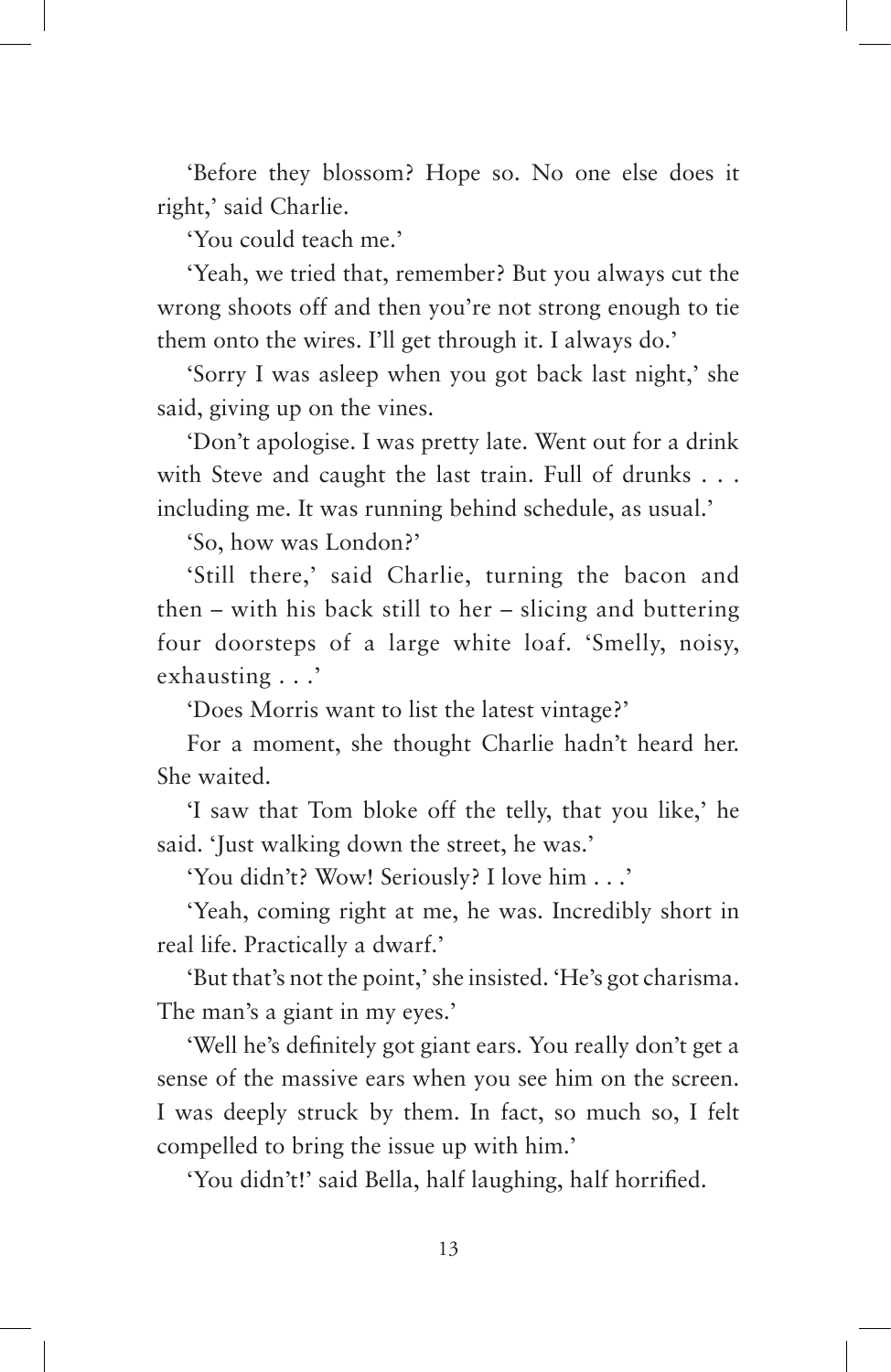'Well, no,' admitted Charlie. 'He was on the phone. It would have been rude to interrupt.'

'Yeah, *that* would have been rude. Anyhow, don't change the subject.'

Charlie sighed. 'He doesn't want to list it this year,' he admitted. 'And I wouldn't either. It tastes like cat's piss.'

'I quite like it.'

'Good, because there's twenty thousand bottles of the stuff. So, dipsomaniacal as you are, my love, even you . . .'

'It's saleable.'

He shook his head. 'It's not good enough. We're trying to build a brand here. We can't afford to tarnish our name with second-rate wine. It was a bad year. It happens. We write it down to experience and chuck it down the drain.'

Bella opened her mouth to say something and then shut it again.

They sat at the table to eat their breakfast, Charlie at the end, Bella to his right, just as they had since his father died and vacated the place at the head of the table. Charlie's mother Caroline had made him do it since the very day it all happened, not able to stand looking at the empty chair. She now lived in Dove Cottage, the little brick and flint gingerbread house fifty yards down the rutted track that linked Dovecot Farmhouse to the main road. When Bella and Charlie had first got together, Bella had made it into a cosy love nest for her and Charlie. She missed it dearly, especially on cold days like this.

He slipped his arms around her from behind as she piled yesterday's mugs and plates plates into the sink, putting her hand under the running tap to see if she had left any hot water after her shower. She hadn't.